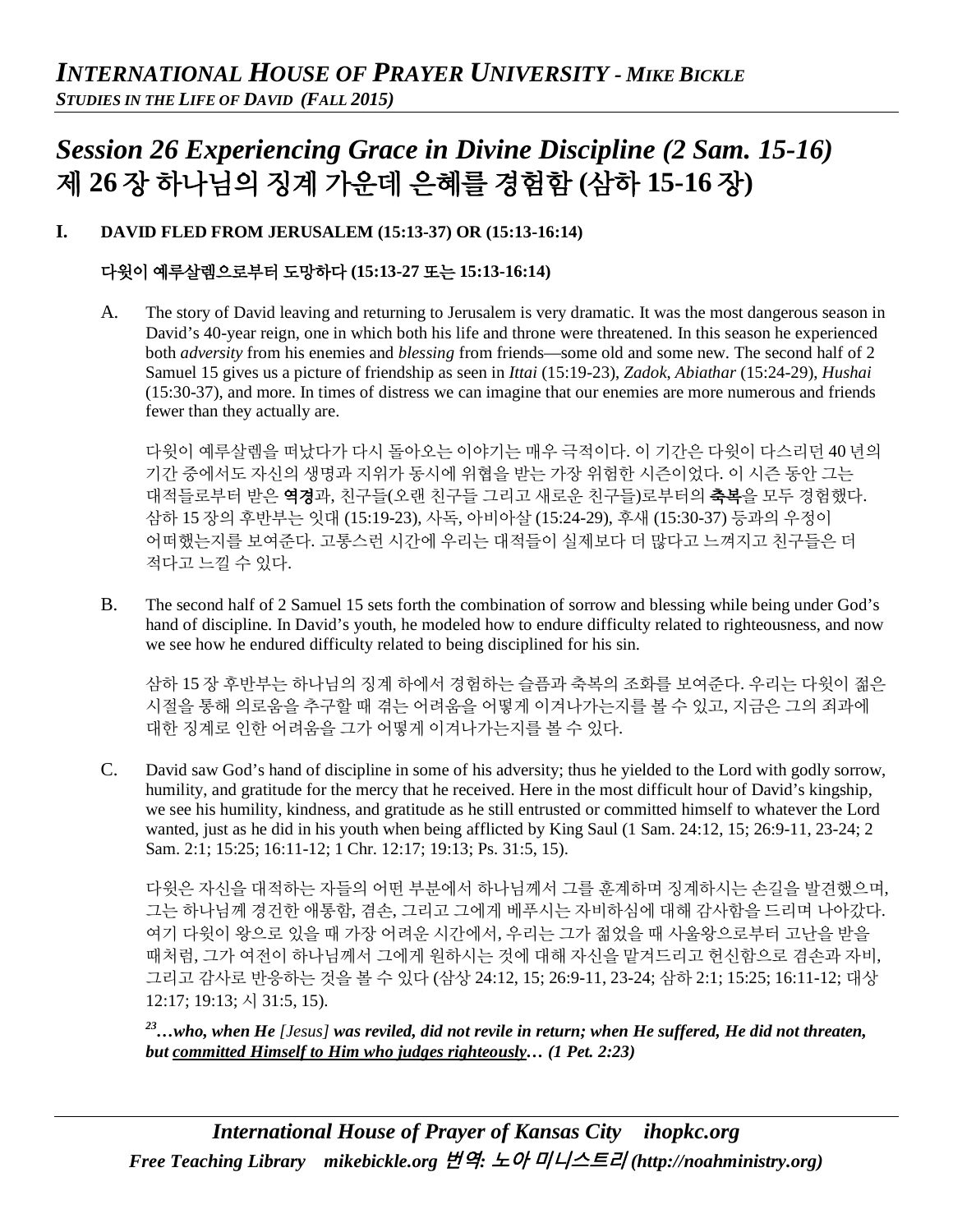# **<sup>23</sup>**욕을 당하시되 맞대어 욕하지 아니하시고 고난을 받으시되 위협하지 아니하시고 [예수님] 오직 공의로 심판하시는 이에게 부탁하시며 **(**벧전 **2:23)**

D. The crisis created by Absalom's rebellion caused the hearts of many to be openly revealed. Many responded to David with a loyal heart unmoved by Absalom's charms and manipulation. People with a heart of loyalty can easily discern the manipulation of ambitious men like Absalom!

압살롬의 반역으로 발생한 위기는 많은 이들의 마음을 수면 뒤로 드러나도록 했다. 많은 이들은 압살롬의 매력과 조종에 동요하지 않고 다윗에게 충심으로 반응했다. 충성된 마음을 가진 사람들은 압살롬과 같이 야망이 있는 자들의 조종을 쉽게 분별할 수 있다!

## *19There must be factions among you, that those who are approved may be recognized among you. (1 Cor. 11:19)*

# **<sup>19</sup>**너희 중에 파당이 있어야 너희 중에 옳다 인정함을 받은 자들 이 나타나게 되리라 **(**고전 **11:19)**

E. David fled from Jerusalem to spare the city from destruction by Absalom's attack (15:13-15).

다윗은 압살롬의 공격으로 인해 성읍이 파괴되는 것을 막기 위해 예루살렘으로부터 도망쳤다 (15:13-15).

*13Now a messenger came to David, saying, "The hearts of the men of Israel are with Absalom." 14So David said to all his servants who were with him at Jerusalem, "Arise, and let us flee, or we shall not escape from Absalom. Make haste to depart, lest he overtake us suddenly and bring disaster upon us, and strike the city with the edge of the sword." (2 Sam. 15:13-14)*

**<sup>13</sup>**전령이 다윗에게 와서 말하되 이스라엘의 인심이 다 압살롬에게로 돌아갔나이다 한지라 **<sup>14</sup>** 다윗이 예루살렘에 함께 있는 그의 모든 신하들에게 이르되 일어나 도망하자 그렇지 아니하면 우리 중 한 사람도 압살롬에게서 피하지 못하리라 빨리 가자 두렵건대 그가 우리를 급히 따라와 우리를 해하고 칼날로 성읍을 칠까 하노라 **(**삼하 **15:13-14)**

F. David acted quickly, leaving Jerusalem to save both the royal family and royal city (15:16-18). The first group to commit to stand with David was the *Cherethites and Pelethites* (his bodyguard) along with *Ittai* and his 600 *Gittite* soldiers who joined David when he was in Gath.

다윗은 신속히 움직여 예루살렘을 떠남으로 왕가와 도시를 보존할 수 있었다 (15:16-18). 다윗의 편에 서기로 헌신한 첫 번째 그룹은 그렛 사람들과 블렛 사람들 (그의 경호원) 및 잇대와, 다윗을 따라 가드에서 온 가드 군사들 600 여 명이었다.

*16The king went out with all his household after him. But the king left ten women, concubines, to keep the house. 17And the king…stopped at the outskirts. 18Then all his servants passed before him; and all the Cherethites, all the Pelethites, and all the Gittites, six hundred men who had followed him from Gath…22Then Ittai the Gittite and all his men…crossed over. 23And all the country wept with a loud voice…The king himself also crossed over the Brook Kidron… (2 Sam. 15:16-23)* 

**<sup>16</sup>**왕이 나갈 때에 그의 가족을 다 따르게 하고 후궁 열 명을 왕이 남겨 두어 왕궁을 지키게 하니라 **<sup>17</sup>** 왕이 나가매 모든 백성이 다 따라서 벧메르학에 이르러 멈추어 서니 **<sup>18</sup>** 그의 모든 신하들이 그의 곁으로 지나가고 모든 그렛 사람과 모든 블렛 사람과 및 왕을 따라 가드에서 온 모든 가드 사람 육백 명 이 왕 앞으로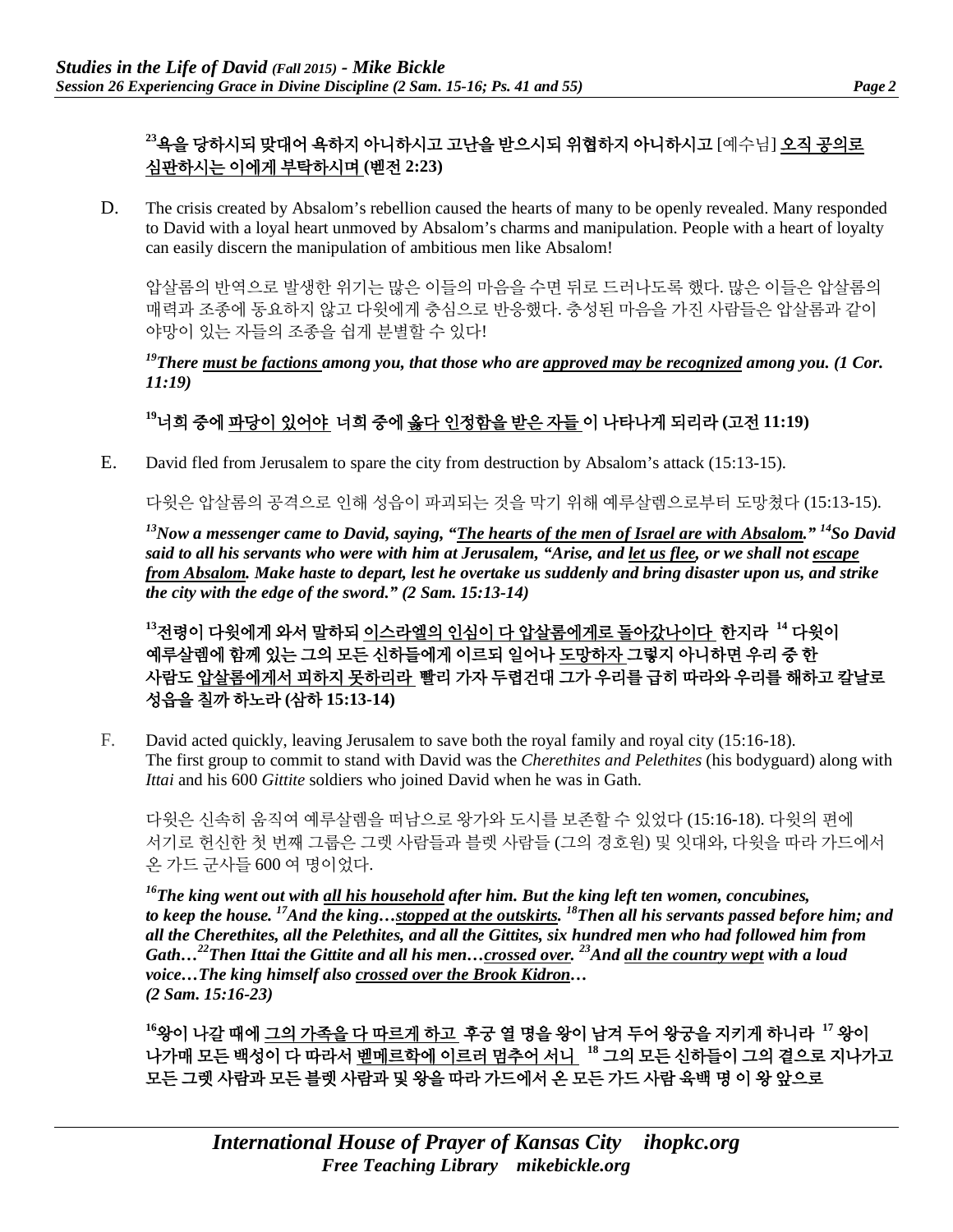# 행진하니라 **<sup>22</sup>** 다윗이 잇대에게 이르되 앞서 건너가라 하매 **... <sup>23</sup>** 온 땅 사람이 큰 소리로 울며 **...**왕도 기드론 시내를 건너가니 건너간 모든 백성이 광야 길로 향하니라 **(**삼하 **15:16-23)**

G. The second group to commit to David was Zadok, Abiathar, and all of the Levites (15:24-26). David had confidence in them to be his informants—telling them where he intended to go (15:28). If they betrayed him, it would be his death. How blessed to have trusted friends in a time of trouble!

다윗이 편에 서기로 헌신한 두 번째 그룹은 사독과 아비아달, 그리고 모든 레위인들이었다 (15:24-26). 다윗은 그들을 정보원으로 여길 만큼 신뢰를 가지고 있었기에 어디로 갈지도 그들에게 알려주었다 (15:28). 그들이 다윗을 배신했다면 다윗은 죽었을 것이다. 고난의 때에 신뢰할 친구들이 있다는 것은 참으로 복된 일이다!

*24There was Zadok also, and all the Levites with him, bearing the ark of the covenant of God… 25Then the king said to Zadok, "Carry the ark of God back into the city. If I find favor in the eyes of the LORD, He will bring me back…26But if He says thus: 'I have no delight in you,' here I am, let Him do to me as seems good to Him."…27The king also said to Zadok the priest, "…Return to the city in peace, and your two sons with you, Ahimaaz your son, and Jonathan… 28See, I will wait in the plains of the wilderness until word comes from you to inform me." (2 Sam. 15:24-28)*

**<sup>24</sup>**보라 사독 과 그와 함께 한 모든 레위 사람도 하나님의 언약궤를 메어다가 **... <sup>25</sup>** 왕이 사독에게 이르되 보라 하나님의 궤를 성읍으로 도로 메어 가라 만일 내가 여호와 앞에서 은혜를 입으면 도로 나를 인도하사 내게 그 궤와 그 계신 데를 보이시리라 **<sup>26</sup>** 그러나 그가 이와 같이 말씀하시기를 내가 너를 기뻐하지 아니한다 하시면 종이 여기 있사오니 선히 여기시는 대로 내게 행하시옵소서 하리라 **<sup>27</sup>** 왕이 또 제사장 사독에게 이르되 **...**너는 너희의 두 아들 곧 네 아들 아히마아스와 아비아달의 아들 요나단을 데리고 평안히 성읍으로 돌아가라 **<sup>28</sup>** 너희에게서 내게 알리는 소식이 올 때까지 내가 광야 나루터에서 기다리리라 하니라 **(**삼하 **15:24-28)**

H. *Carry the ark back*: David was aware that there was much more to Absalom's rebellion than what was happening in his family and political conflicts—he recognized God's discipline in his life. He refused to "use" the ark, knowing having it would have strengthened his support from the people.

언약궤를 도로 매어 가라: 다윗은 압살롬의 반역에는 그의 가정사나 정치적 갈등 이상의 의미가 있다는 것을 알고 있었다. 그는 이것이 자신의 삶에 나타나는 하나님의 훈계임을 깨달았다. 그는 언약궤를 "이용"해서 사람들의 지지를 얻기를 원치 않았다.

I. David entrusted himself to God's favor, not to man's support. He committed the outcome of his cause to God's sovereign will, trusting in His goodness. The more we can see and trust in God's kindness and intervening hand in the midst of our trouble, the more at peace we will be.

다윗은 사람의 도움이 아니라 하나님의 일하심을 의지했다. 다윗은 하나님의 선하심을 신뢰함으로 모든 결과를 하나님의 주권적인 뜻에 맡겼다. 우리가 환란 가운데 하나님의 친절하심과 그분의 개입하시는 손길을 바라며 신뢰할 수록, 우리는 더 평강을 누릴 것이다.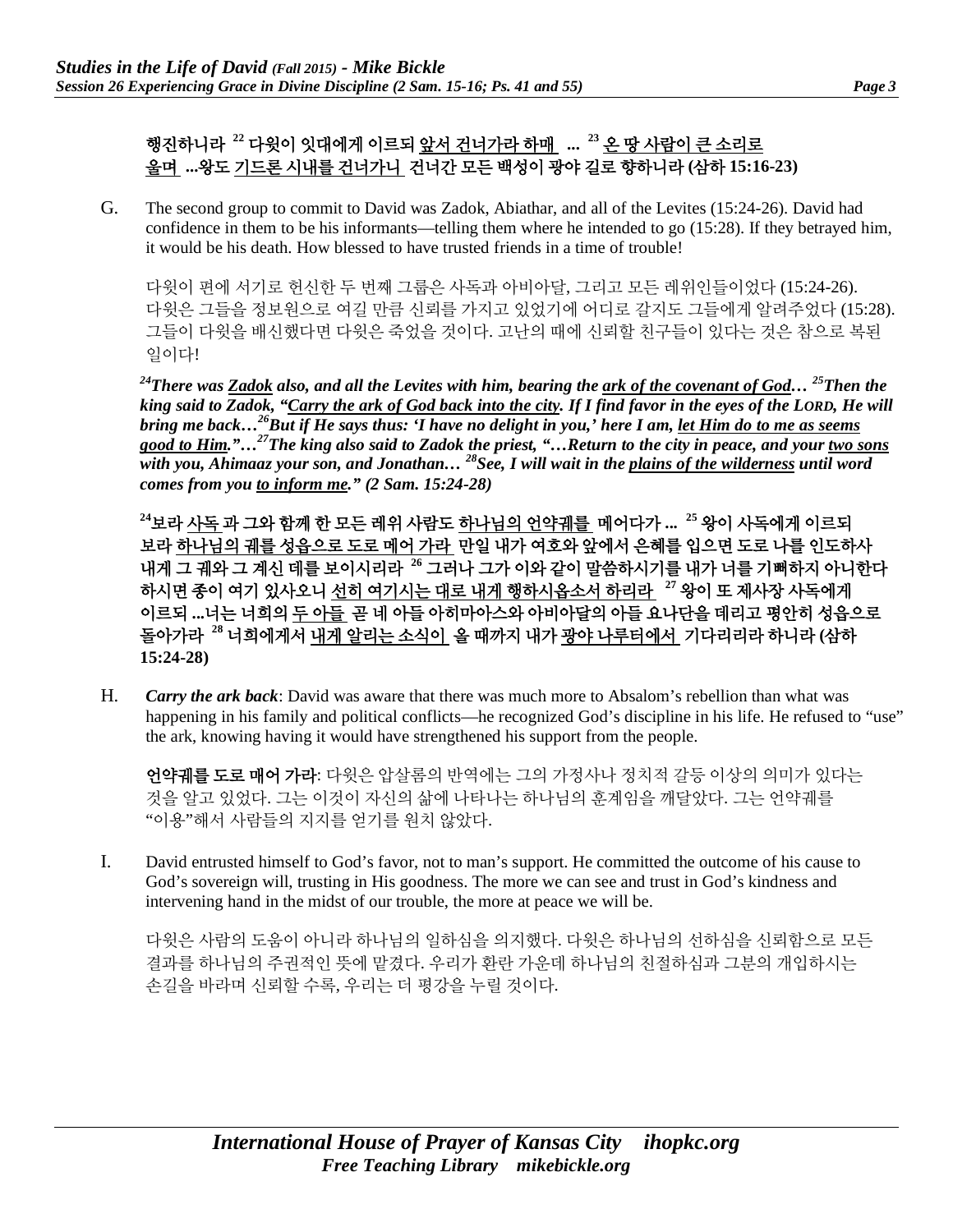J. David ascended out of the Kidron Valley to the top of the Mount of Olives when he stopped to worship and pray (15:30-32). Mt. Olivet was only a few hundred yards from the City of David. There he received bad news that Ahithophel, his most valued counselor, had joined the conspiracy. Ahithophel was one of the most influential men in David's government. The report that Ahithophel joined Absalom's conspiracy was devastating—he gave the rebellion sanction and legitimacy. While in worship, David looked up to see Hushai, another influential leader, come to support him.

다윗은 기드론 골짜기에서 감람산 꼭대기까지 올라간 후, 하나님을 경배하고 기도하기 위해 멈춰섰다 (15:30-32). 감람산은 다윗성에서 부터 몇 백 야드(몇 백 미터)에 지나지 않았다. 거기서 다윗은 그가 가장 아끼는 조언자인 아히도벨이 모반에 합류했다는 나쁜 소식을 들었다. 아히도벨은 다윗의 정부에서 가장 영향력 있는 사람 중에 하나였다. 아히도벨이 압살롬의 반역에 함께 한다는 소식은 엄청나게 충격적인 것이었다. 그가 이렇게 행한 것은 그가 이 반역을 인정했다는 것이며, 합법성을 부여하는 일이었다. 다윗은 하나님께 경배하는 가운데, 그는 또 다른 영향력 있는 지도자인 후새가 자신을 지지하며 나오는 것을 보았다.

*30So David went up by the Ascent of the Mount of Olives, and wept as he went up; and he had his head covered and went barefoot… 31Then someone told David, saying, "Ahithophel is among the conspirators with Absalom." And David said, "O LORD, I pray, turn the counsel of Ahithophel into foolishness!" 32…When David had come to the top of the mountain, where he worshiped God—there was Hushai coming to meet him… (2 Sam. 15:30-32)*

**<sup>30</sup>**다윗이 감람 산 길로 올라갈 때에 그의 머리를 그가 가리고 맨 발로 울며 가고 **... <sup>31</sup>** 어떤 사람이 다윗에게 알리되 압살롬과 함께 모반한 자들 가운데 아히도벨 이 있나이다 하니 다윗이 이르되 여호와여 원하옵건대 아히도벨의 모략을 어리석게 하옵소서 하니라 **<sup>32</sup>** 다윗이 하나님을 경배하는 마루턱에 이를 때에 아렉 사람 후새 가 **...** 다윗을 맞으러 온지라 **(**삼하 **15:30-32)**

*23Now the advice of Ahithophel…was as if one had inquired at the oracle of God. So was all the advice of Ahithophel both with David and with Absalom. (2 Sam. 16:23)*

**<sup>23</sup>**그 때에 아히도벨이 베푸는 계략은 사람이 하나님께 물어서 받은 말씀과 같은 것이라 아히도벨의 모든 계략은 다윗에게나 압살롬에게나 그와 같이 여겨졌더라 **(**삼하 **16:23)**

## **II. DAVID PRAYED WITH ANGUISH YET WITH CONFIDENCE IN GOD (PS. 41 AND PS. 55)**

## 다윗은 고뇌하며 기도했지만 하나님에 대한 확신을 가지고 있었다 **(**시 **41, 55** 편**)**

A. Psalm 41 and 55 are commonly understood to have been written in context of Ahithophel's betrayal of David. Ahithophel's betrayal was a prophetic picture of Judas' betrayal (Mt. 26:50; Jn. 13:18; Acts 1:16-17). Both were close friends of their master, but in a time of crisis they were disloyal in hope of personal gain, and both hung themselves after seeing that they miscalculated the situation.

시 41 편과 55 편은 일반적으로 아히도벨이 다윗을 배반한 상황 가운데 쓰여진 것으로 알려져 있다. 아히도벨의 배반은 유다가 배반하는 모습을 (마 26:50; 요 13:18; 행 1:16-17)을 예언적으로 보여주고 있다. 두 사람 모두 그들의 주와 가까운 친구였으나 위기의 때에 개인적 야망 때문에 의리를 져버렸고 자신의 계산대로 되지 않자 둘 다 스스로 목을 맸다.

*18"…Scripture may be fulfilled, "He who eats bread with Me has lifted up his heel against Me." (Jn. 13:18)*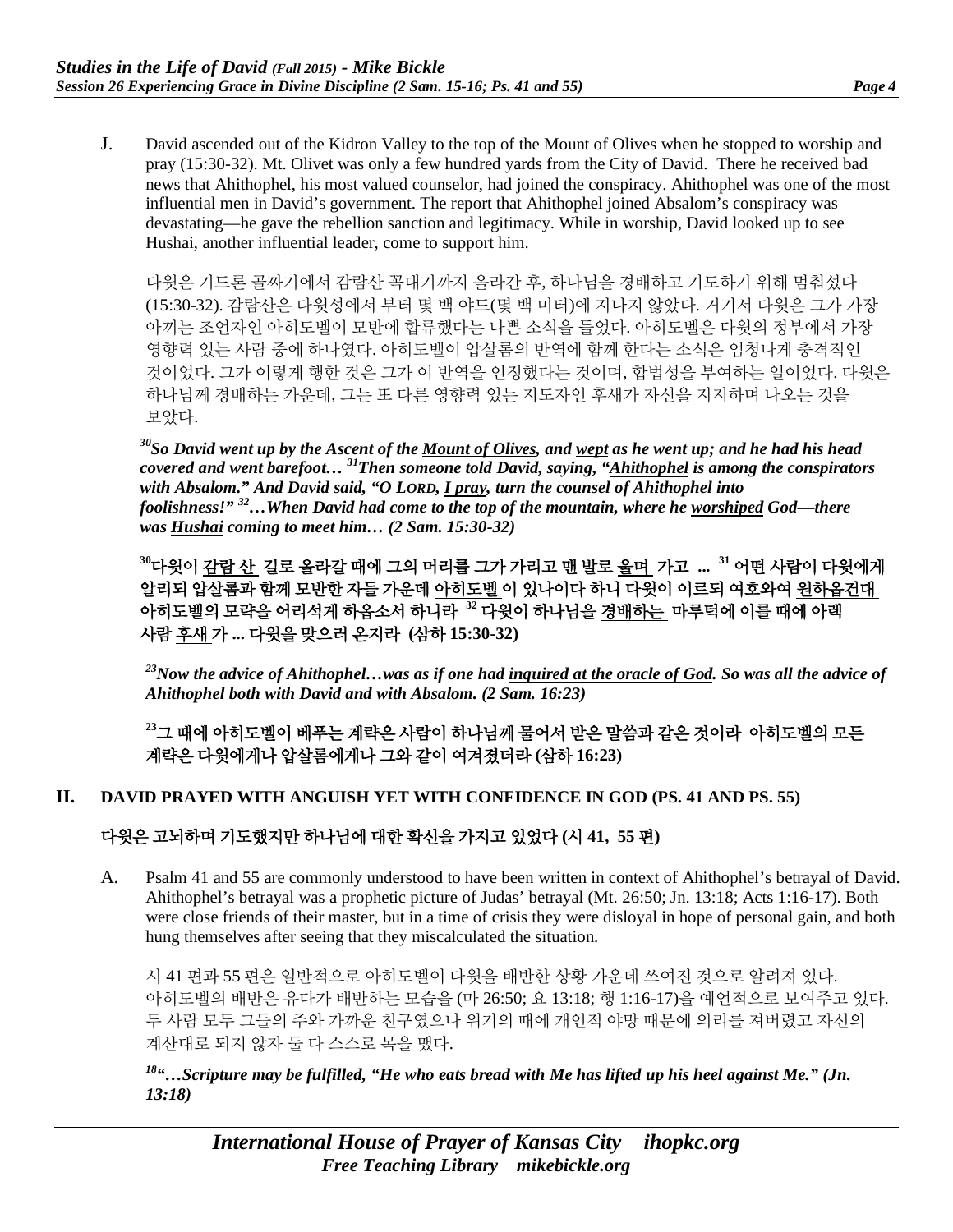# **18...** 내 떡을 먹는 자가 내게 발꿈치를 들었다 한 성경을 응하게 하려는 것이니라 **(**요 **13:18)**

B. Betrayal is usually not a spontaneous act, but it is a habit of life that is exposed by a crisis. It is not easy to detect because it starts as an "innocent" desire for something good to happen in our lives, then someone (parent, child, spouse, associate, pastor, or boss) disappoints us and starts the process.

배반은 대부분 즉흥적으로 나타나는 행동이라기보다 평소에 그러한 습관을 가지고 있다가 위기의 때에 드러나는 부분이다. 이것은 쉽게 발견되지 않는데, 그 이유는 이것이 처음에는 자신의 삶에 좋은 일이 생기기 원하는 "순수한" 열망에서 시작되지만, 누군가 (부모, 자녀, 배우자, 동료, 목회자, 혹은 상사) 우리를 실망시킬 때 이것이 배반으로 발전하기 시작하게 되기 때문이다.

C. David cried to the Lord for mercy in the face of a most painful betrayal by Ahithophel (Ps. 41).

다윗은 아히도벨의 배반이라는 가장 고통스런 상황 앞에서 주님의 자비를 구하며 부르짖었다 (시 41 편).

*4 I said, "LORD, be merciful to me; heal my soul, for I have sinned against You."…7 All who hate me whisper together against me; against me they devise my hurt. <sup>8</sup> "An evil disease," they say, "clings to him…" 9 Even my own familiar friend [Ahithophel/Judas] in whom I trusted, who ate my bread, has lifted up his heel against me. 10But You, O LORD, be merciful to me…11By this I know that You are well pleased*  with me, because my enemy does not triumph over me. <sup>12</sup>As for me, <u>You uphold me in my integrity</u>, and set *me before Your face forever. (Ps. 41:4-12)*

**4** 내가 말하기를 여호와여 내게 은혜를 베푸소서 내가 주께 범죄하였사오니 나를 고치소서 하였나이다 **<sup>7</sup>** 나를 미워하는 자가 다 하나같이 내게 대하여 수군거리고 나를 해하려고 꾀하며 **<sup>8</sup>** 이르기를 악한 병 이 그에게 들었으니 **... <sup>9</sup>** 내가 신뢰하여 내 떡을 나눠 먹던 나의 가까운 친구도 [아히도벨/유다]나를 대적하여 그의 발꿈치를 들었나이다 **<sup>10</sup>** 그러하오나 주 여호와여 내게 은혜를 베푸시고 **... <sup>11</sup>** 내 원수가 나를 이기지 못하오니 주께서 나를 기뻐하시는 줄을 내가 알았나이다 **<sup>12</sup>** 주께서 나를 온전한 중에 붙드시고 영원히 주 앞에 세우시나이다 **(**시 **41:4-12)**

D. David expressed the pain of Ahithophel's betrayal, yet he put his confidence in God (Ps. 55).

다윗은 아히도벨의 배반으로 인한 고통을 표현하지만, 여전히 하나님에 대한 확신을 갖고 있었다 (시 55 편).

*4 My heart is severely pained within me… 5 Fearfulness and trembling have come upon me, and horror has overwhelmed me. <sup>6</sup> So I said, "Oh, that I had wings like a dove!I would fly away and be at rest. <sup>7</sup> Indeed, I would wander far off, and remain in the wilderness…" <sup>9</sup> Destroy, O Lord, and divide their tongues…12For it is not an enemy who reproaches me; then I could bear it…13But it was you [Ahithophel/Judas]…my companion [friend]... 14We took sweet counsel together, and walked to the house of God in the throng… 17Evening and morning and at noon I will pray, and cry aloud, and He shall hear my voice. 18He has redeemed my soul in peace from the battle that was against me…20He [Ahithophel] has put forth his hands against those who were at peace with him; he has broken his covenant. 21The words of his mouth were smoother than butter, but war was in his heart; his words were softer than oil, yet they were drawn swords. 22Cast your burden on the LORD, and He shall sustain you…23I will trust in You. (Ps. 55:4-23)*

**4** 내 마음이 내 속에서 심히 아파하며 **... <sup>5</sup>** 두려움과 떨림이 내게 이르고 공포가 나를 덮었도다 **<sup>6</sup>** 나는 말하기를 만일 내게 비둘기 같이 날개가 있다면 날아가서 편히 쉬리로다 **<sup>7</sup>** 내가 멀리 날아가서 광야에 머무르리로다 **(**셀라**) <sup>9</sup> ...** 주여 그들을 멸하소서 그들의 혀를 잘라 버리소서 **<sup>12</sup>** 나를 책망하는 자는 원수가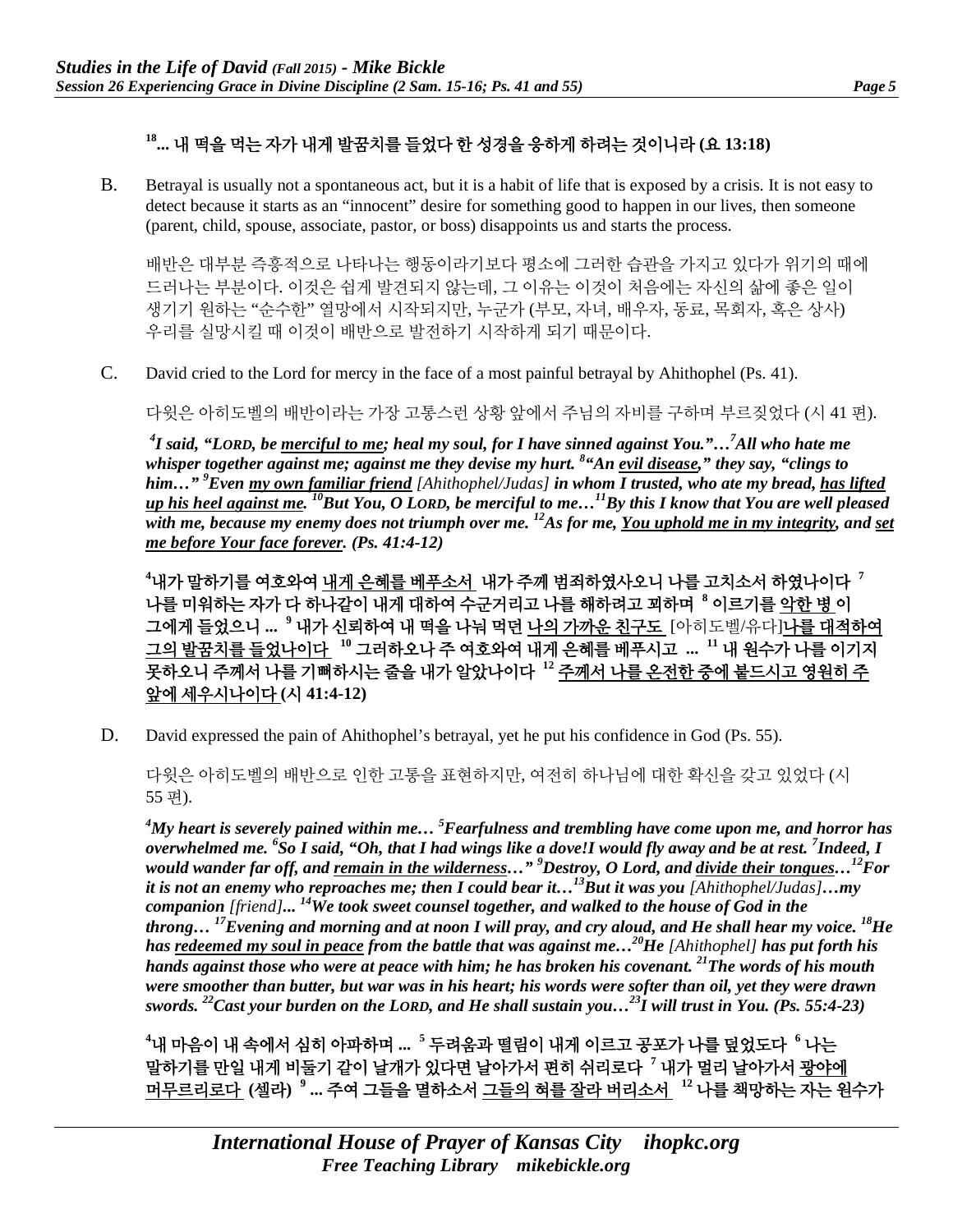아니라 원수일진대 내가 참았으리라 **... <sup>13</sup>** 그는 곧 너로다 [아히도벨/유다] 나의 동료**,** 나의 친구요 나의 가까운 친우로다 **<sup>14</sup>** 우리가 같이 재미있게 의논하며 무리와 함께 하여 하나님의 집안에서 다녔도다 **<sup>17</sup>** 저녁과 아침과 정오에 내가 근심하여 탄식하리니 여호와께서 내 소리를 들으시리로다 **<sup>18</sup> ...** 나를 치는 전쟁에서 그가 내 생명을 구원하사 평안하게 하셨도다 **<sup>20</sup>** 그는 [아히도벨] 손을 들어 자기와 화목한 자를 치고 그의 언약을 배반하였도다 **<sup>21</sup>** 그의 입은 우유 기름보다 미끄러우나 그의 마음은 전쟁이요 그의 말은 기름보다 유하나 실상은 뽑힌 칼이로다 **<sup>22</sup>** 네 짐을 여호와께 맡기라 그가 너를 붙드시고 **... <sup>23</sup> ...** 나는 주를 의지하리이다

#### **III. DAVID ENCOUNTERED TWO MEN: KINDNESS AND CURSING (2 SAM. 16:1-14)**

#### 다윗이 두 사람을 만나다**:** 친절과 저주 **(**삼하 **16:1-14)**

A. David spoke to two men from the house of Saul—Ziba (16:1-4) and Shimei (16:5-14). Ziba brought necessary provisions to David, while Shimei cursed David—yet David treated both kindly.

다윗은 사울 집안의 두 사람, 시바(16:1-4)와 시므이(16:5-14)를 만나서 대화를 나눈다. 시바는 다윗에게 필요한 것들을 가지고 왔지만, 시므이는 다윗을 저주했다. 다윗은 두 사람 모두에게 친절하게 대했다.

B. Walking a short distance from the top of the Mount of Olives, David met Ziba (16:1-4).

다윗은 감람산 꼭대기를 조금 지나서 시바를 만났다 (16:1-4).

*1 When David was a little past the top of the mountain, there was Ziba the servant of Mephibosheth, who met him with a couple of saddled donkeys, and on them two hundred loaves of bread, one hundred clusters of raisins, one hundred summer fruits, and a skin of wine. (2 Sam. 16:1)*

**1** 다윗이 마루턱을 조금 지나니 므비보셋의 종 시바 가 안장 지운 두 나귀에 떡 이백 개와 건포도 백 송이와 여름 과일 백 개와 포도주 한 가죽부대를 싣고 다윗을 맞는지라 **(**삼하 **16:1)**

C. Shimei cursed David verbally and physically. He threw stones as if symbolically killing David for killing God's anointed—Saul, Jonathan, and Ishbosheth (16:5-8). Shimei was from the royal house of Saul. Bahurim was a Benjamite village only 2 miles from Jerusalem (19:16; 1 Kgs. 2:8).

시므이는 말과 행동을 통해 다윗을 저주했다. 시므이는 하나님의 기름부음을 받은 사울과 요나단, 그리고 이스보셋이 죽은 것에 대해, 그는 마치 상징적으로 다윗을 죽이는 것 같은 모양으로 그에게 돌을 던졌다 (16:5-8). 시므이는 사울의 왕가에 속한 자였다. 바후림은 예루살렘에서 불과 2 마일 떨어진 베냐민 지파의 마을이었다 (19:16; 왕상 2:8).

*5 Now when King David came to Bahurim, there was a man from the family of the house of Saul, whose name was Shimei…He came out, cursing continuously as he came. 6 And he threw stones at David…All the people and all the mighty men were on his right hand and on his left. <sup>7</sup> Also Shimei said thus when he cursed: "Come out! Come out! You bloodthirsty man, you rogue! 8 The LORD has brought upon you all the blood of the house of Saul…the LORD has delivered the kingdom into the hand of Absalom your son. So now you are caught in your own evil…" (2 Sam. 16:5-8)*

**5** 다윗 왕이 바후림 에 이르매 거기서 사울의 친족 한 사람이 나오니 **...** 이름은 시므이 라 그가 나오면서 계속하여 저주하고 **<sup>6</sup>** 또 다윗과 다윗 왕의 모든 신하들을 향하여 돌을 던지니 그 때에 모든 백성과 용사들은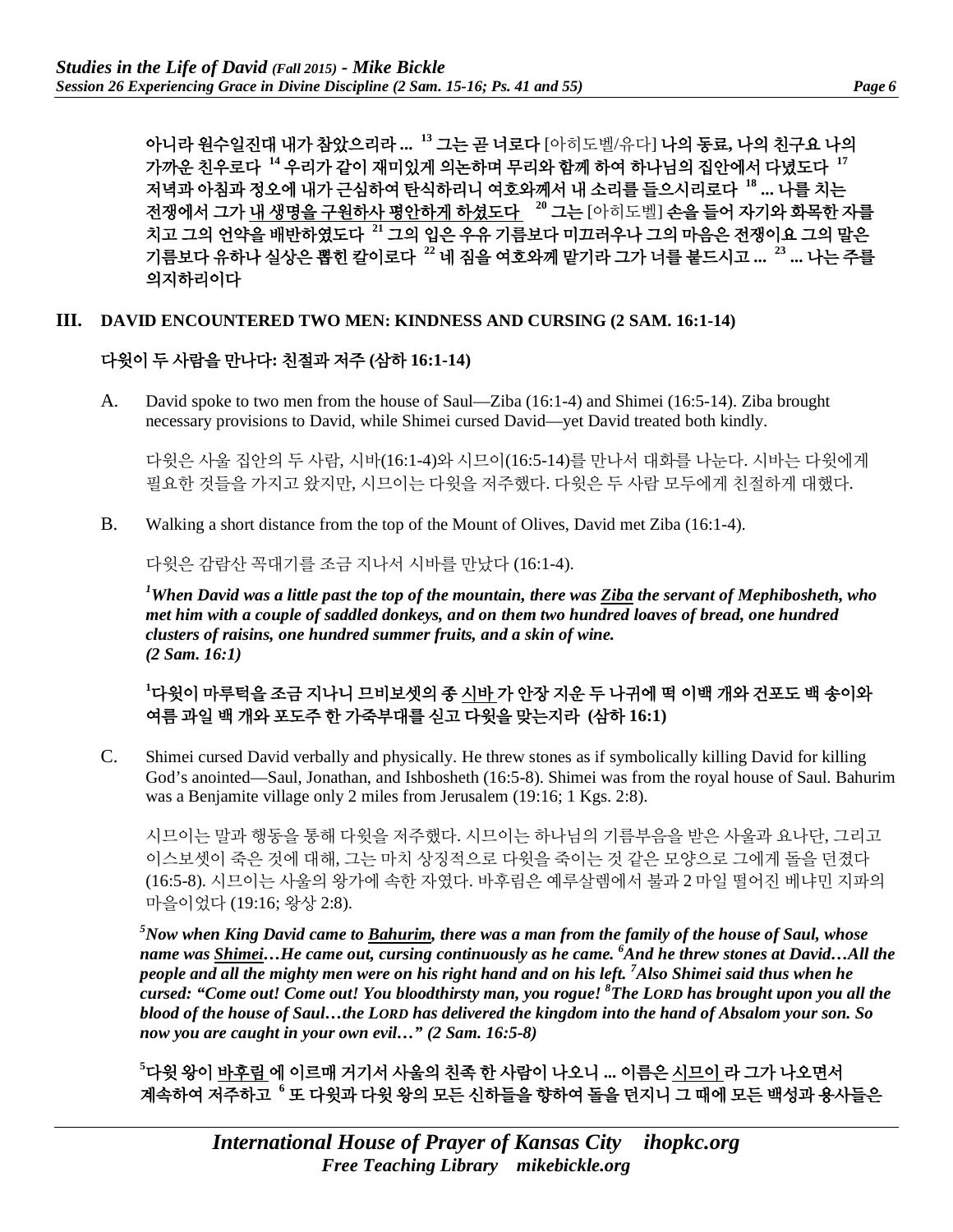다 왕의 좌우에 있었더라 **<sup>7</sup>** 시므이가 저주하는 가운데 이와 같이 말하니라 피를 흘린 자여 사악한 자여 가거라 가거라 **<sup>8</sup>** 사울의 족속의 모든 피를 여호와께서 네게로 돌리셨도다 **...** 여호와께서 나라를 네 아들 압살롬의 손에 넘기셨도다 보라 너는 **...** 화를 자초하였느니라 하는지라 **(**삼하 **16:5-8)**

D. It looked as if David's kingdom was falling apart and would soon be over. Shimei prematurely misinterpreted the events as God bringing David's reign to an end. This kind of prophecy is popular today; there are many contemporary "Shimei-prophets," announcing God's judgment on others.

다윗의 왕국은 망해서 이제 곧 끝날 것처럼 보였다. 시므이는 하나님이 다윗의 통치를 끝내고 계신다고 이 사건을 미성숙하게 잘못 해석했다. 오늘날 이러한 예언이 많이 퍼져있다. 다른 사람에게 하나님의 심판을 선포하는 현대의 많은 "시므이 예언자들"이 있다.

E. David restrained Abishai in his desire to kill Shimei for cursing David (16:9-12).

다윗은 자신을 저주하는 시므이를 죽이고자 하는 아비새를 말렸다 (16:9-12).

*9 Then Abishai the son of Zeruiah said to the king, "Why should this dead dog curse my lord the king? Please, let me go over and take off his head!" 10But the king said, "…So let him curse, because the LORD has said to him, 'Curse David.'… 12It may be that the LORD will look on my affliction, and that the LORD will repay me with good for his cursing this day." (2 Sam. 16:9-12)*

**9** 스루야의 아들 아비새 가 왕께 여짜오되 이 죽은 개가 어찌 내 주 왕을 저주하리이까 청하건대 내가 건너가서 그의 머리를 베게 하소서 하니 **<sup>10</sup>** 왕이 이르되 **...** 그가 저주하는 것은 여호와께서 그에게 다윗을 저주하라 하심이니 **... <sup>12</sup>** 혹시 여호와께서 나의 원통함을 감찰하시리니 오늘 그 저주 때문에 여호와께서 선으로 내게 갚아 주시리라 하고 **(**삼하 **16:9-12)**

1. Abishai only saw what was happening outwardly without seeing God's hand at work. Abishai wanted a quick solution to the Shimei problem—"Let me take off his head."

아비새는 하나님의 손이 하시는 것을 보지 못한 채 겉으로 드러나는 것만 보고 있었다. 아비새는 시므이라는 문제거리를 빨리 처리하기만 원했고"그의 머리를 베게 해달라"고 했다.

2. David restrained Abishai and allowed Shimei to continue his outrageous conduct. David was listening for the voice of God even in Shimei's harsh words against him. David looked for God's hand even in circumstances causing him pain.

다윗은 아비새를 말리며 시므이가 괘씸한 행동을 계속하도록 내버려뒀다. 그는 시므이의 가혹한 말들에서 조차 하나님의 음성을 찾고 있었다. 다윗은 자신에게 고통스런 상황에서도 하나님의 손길을 찾고 있었다.

3. David reasoned that the Lord might have sent Shimei to curse David (16:10). If it were from the Lord, then the Lord would bless David as he responded in humility in the face of cursing.

다윗은 주님께서 시므이를 보내셔서 자신을 저주하게 하셨는지도 모른다고 여겼다 (16:10). 만약 이것이 주님으로부터 왔다면, 다윗이 저주를 받는 상황에도 겸손하게 반응한 것에 대해 주님께서 축복해 주셨을 것이다.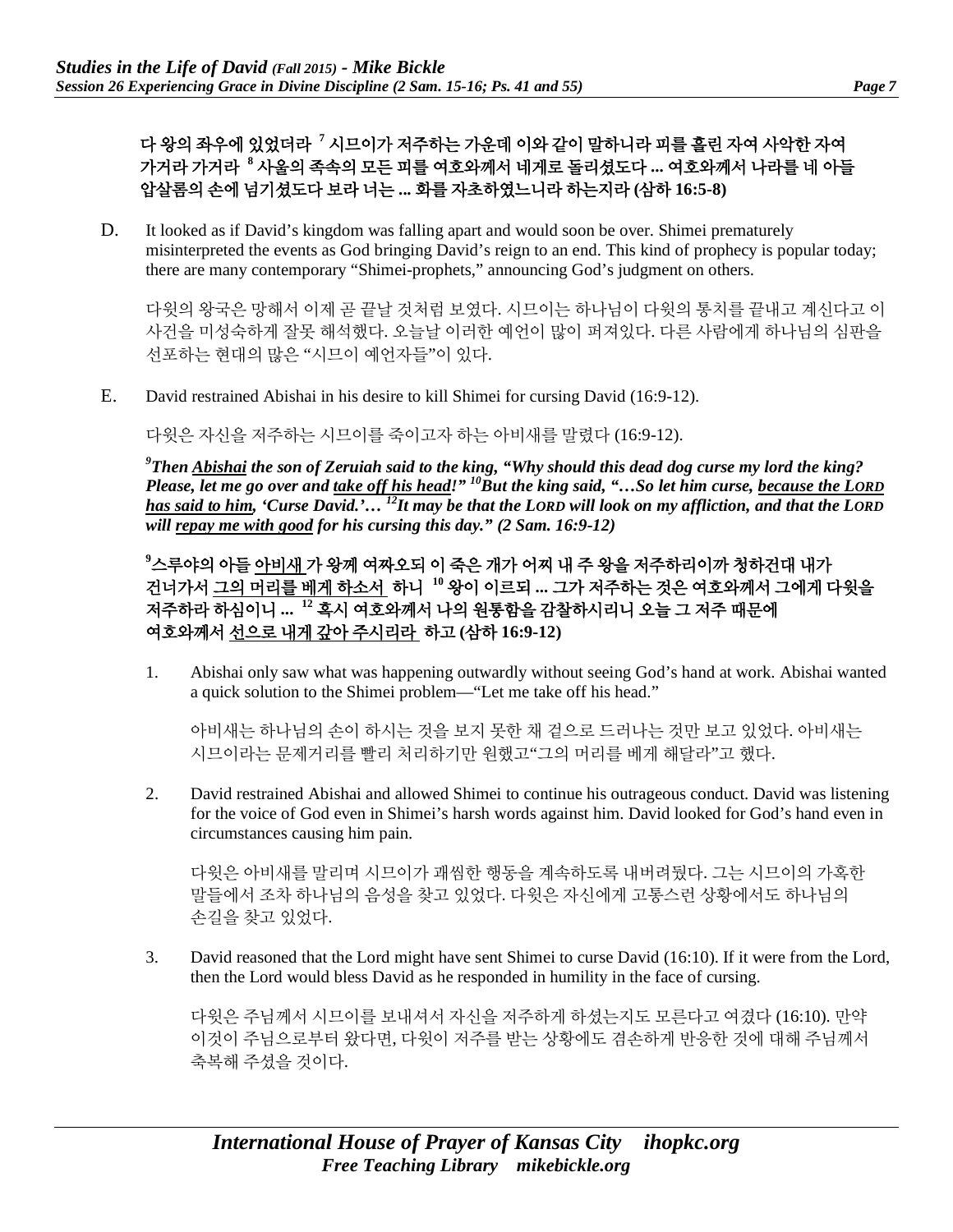4. David's refusal to stand against Shimei or Absalom was not due to David's weakness, but rather his spiritual strength and confidence in God.

다윗이 시므이나 압살롬을 대적하지 않은 것은 다윗이 약했기 때문이 아니라, 오히려 영적으로 강건했고 하나님에 대한 확신이 있었기 때문이다.

## **IV. DAVID WAS IMPACTED BY TWO MEN: LOYALTY AND BETRAYAL (2 SAM. 16:15-23)**

## 다윗이 두 사람에게 영향을 받음**:** 충성과 배신 **(**삼하 **16:15-23)**

A. David was impacted by two men from his court—*Hushai* (16:15-19) and *Ahithophel* (16:20-23).

다윗은 그의 궁정에 있던 두 사람에게 영향을 받았다- 후새 (16:15-19)와 아히도벨 (16:20-23).

B. Absalom arrived in Jerusalem just as David was leaving on his way to the Jordan River (16:15-19). Absalom sought the advice of Ahithophel and Hushai as the two most influential voices in his new war council. Hushai's advice was significant in David escaping from Absalom.

다윗이 요단 강을 향해 떠났을 때 압살롬은 예루살렘에 도착했다 (16:15-19). 압살롬은 아히도벨과 후새의 조언을 구했는데, 그들이 새로운 전쟁 참모들 가운데 가장 영향력이 있기 때문이었다. 후새의 조언은 다윗이 압살롬으로부터 피하는데 주요한 역할을 했다.

*15Meanwhile Absalom…came to Jerusalem…16And so it was…that Hushai said to Absalom, "Long live the king...20Absalom said to Ahithophel, "Give advice as to what we should do." 21And Ahithophel said to Absalom, "Go in to your father's concubines…all Israel will hear that you are abhorred by your father. Then the hands of all who are with you will be strong." 22So they pitched a tent for Absalom on the top of the house, and Absalom went in to his father's concubines in the sight of all Israel. 23Now the advice of Ahithophel…was as if one had inquired at the oracle of God. So was all the advice of Ahithophel both with David and with Absalom. (2 Sam. 16:15-23)*

**<sup>15</sup>**압살롬과 모든 이스라엘 백성들이 예루살렘에 이르고 **... <sup>16</sup>** 다윗의 친구 아렉 사람 후새가 압살롬에게 나갈 때에 그에게 말하기를 왕이여 만세**,** 왕이여 만세 하니**<sup>20</sup>** 압살롬이 아히도벨에게 이르되 너는 어떻게 행할 계략을 우리에게 가르치라 하니 **<sup>21</sup>** 아히도벨이 압살롬에게 이르되 왕의 아버지가 남겨 두어 왕궁을 지키게 한 후궁들과 더불어 동침하소서 그리하면 **...** 온 이스라엘이 들으리니 왕과 함께 있는 모든 사람의 힘이 더욱 강하여지리이다 하니라 **<sup>22</sup>** 이에 사람들이 압살롬을 위하여 옥상에 장막을 치니 압살롬이 온 이스라엘 무리의 눈앞에서 그 아버지의 후궁들과 더불어 동침하니라 **<sup>23</sup>** 그 때에 아히도벨이 베푸는 계략은 사람이 하나님께 물어서 받은 말씀과 같은 것이라 아히도벨의 모든 계략은 다윗에게나 압살롬에게나 그와 같이 여겨졌더라 **(**삼하 **16:15-23)**

C. Ahithophel counseled Absalom to pitch a tent and have sex with David's concubines at David's house—the place where David committed adultery with Ahithophel's granddaughter, Bathsheba.

아히도벨은 압살롬에게 다윗의 집 지붕에 장막을 치고 다윗의 후궁들과 더불어 동침하도록 조언했는데, 그곳은 다윗이 아히도벨의 손녀인 밧세바를 범했던 장소였다.